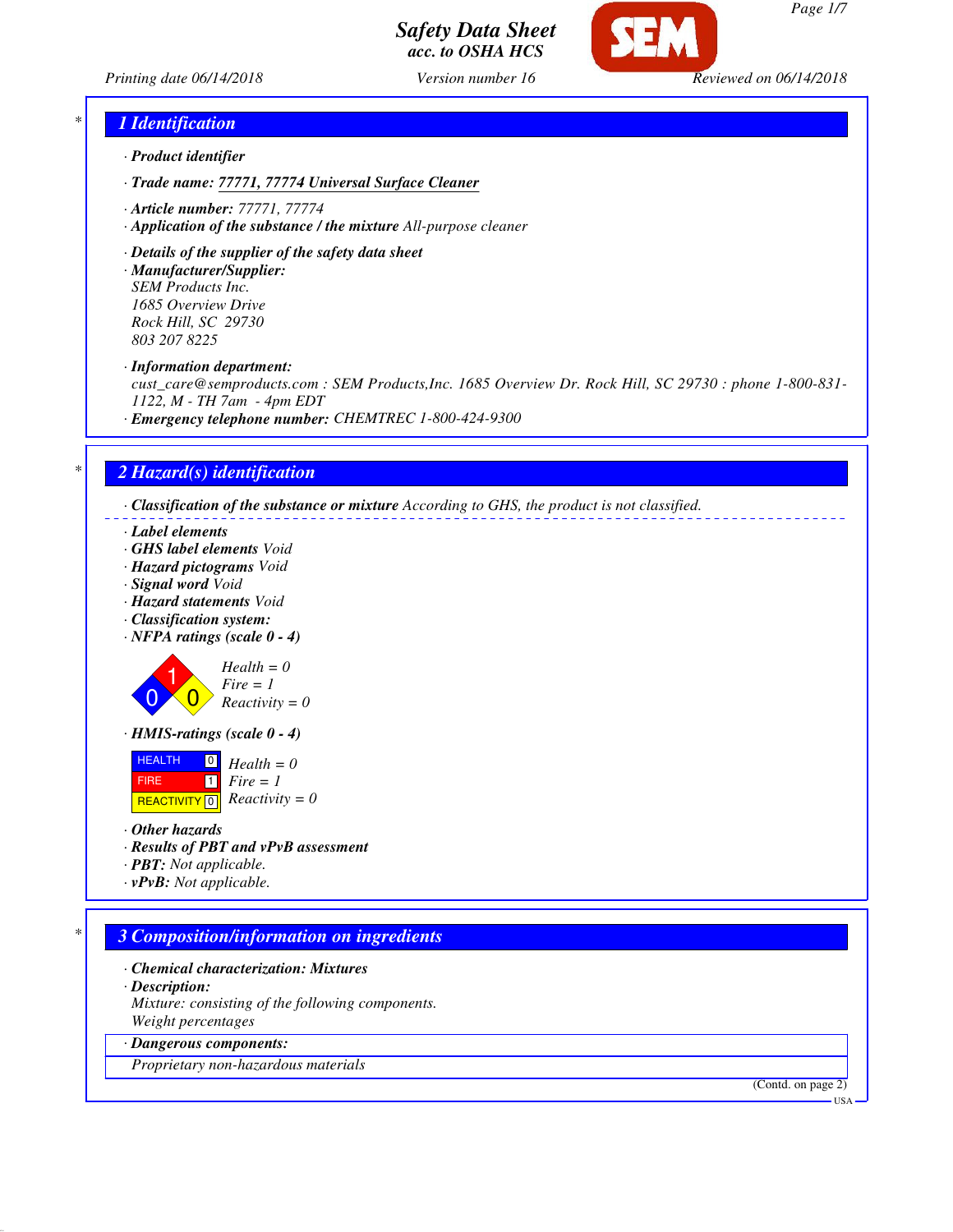

*Printing date 06/14/2018 Version number 16 Reviewed on 06/14/2018*

#### *Trade name: 77771, 77774 Universal Surface Cleaner*

#### *· Additional information:*

(Contd. of page 1)

*The specific chemical identity of composition and exact percentage is being withheld as a trade secret. The specific chemical identity and exact percentage is made available to health professionals, employees, and designated representatives in accordance with the applicable provisions of paragraph §1910.1200.*

#### *\* 4 First-aid measures*

- *· Description of first aid measures*
- *· General information: No special measures required.*
- *· After inhalation: Supply fresh air; consult doctor in case of complaints.*
- *· After skin contact: Generally the product does not irritate the skin.*
- *· After eye contact: Rinse opened eye for several minutes under running water.*
- *· After swallowing: If symptoms persist consult doctor.*
- *· Information for doctor:*
- *· Most important symptoms and effects, both acute and delayed No further relevant information available.*
- *· Indication of any immediate medical attention and special treatment needed*
- *No further relevant information available.*

#### *\* 5 Fire-fighting measures*

- *· Extinguishing media*
- *· Suitable extinguishing agents: Use fire fighting measures that suit the environment.*
- *· Special hazards arising from the substance or mixture No further relevant information available.*
- *· Advice for firefighters*
- *· Protective equipment: No special measures required.*

#### *\* 6 Accidental release measures*

*· Personal precautions, protective equipment and emergency procedures Not required.*

*· Environmental precautions:*

*Dilute with plenty of water.*

*Do not allow to enter sewers/ surface or ground water.*

*· Methods and material for containment and cleaning up:*

*Absorb with liquid-binding material (sand, diatomite, acid binders, universal binders, sawdust).*

- *· Reference to other sections*
- *See Section 7 for information on safe handling.*
- *See Section 8 for information on personal protection equipment.*
- *See Section 13 for disposal information.*

#### *· Protective Action Criteria for Chemicals*

*· PAC-1:*

*None of the ingredients is listed.*

*· PAC-2:*

*None of the ingredients is listed.*

*· PAC-3:*

*None of the ingredients is listed.*

(Contd. on page 3)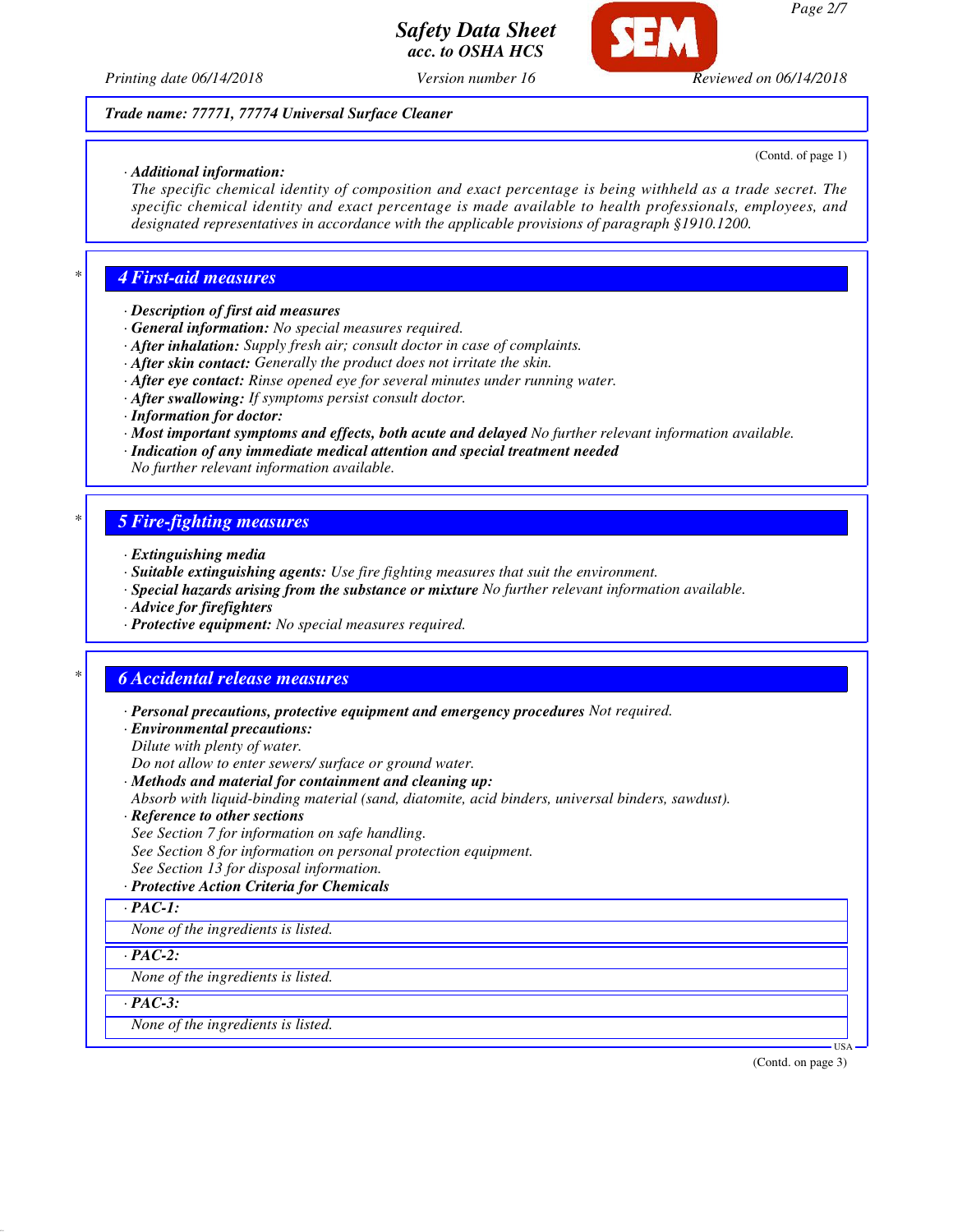*Printing date 06/14/2018 Version number 16 Reviewed on 06/14/2018*

*Trade name: 77771, 77774 Universal Surface Cleaner*

(Contd. of page 2)

#### *\* 7 Handling and storage*

- *· Handling:*
- *· Precautions for safe handling No special measures required.*
- *· Information about protection against explosions and fires: Do not spray on a naked flame or any incandescent material.*
- *· Conditions for safe storage, including any incompatibilities*
- *· Storage:*
- *· Requirements to be met by storerooms and receptacles: No special requirements.*
- *· Information about storage in one common storage facility: Not required.*
- *· Further information about storage conditions: None.*
- *· Specific end use(s) No further relevant information available.*

## *\* 8 Exposure controls/personal protection*

- *· Additional information about design of technical systems: No further data; see item 7.*
- *· Control parameters*
- *· Components with limit values that require monitoring at the workplace:*

*The product does not contain any relevant quantities of materials with critical values that have to be monitored at the workplace.*

- *· Additional information: The lists that were valid during the creation were used as basis.*
- *· Exposure controls*
- *· Personal protective equipment:*
- *· General protective and hygienic measures:*

*The usual precautionary measures for handling chemicals should be followed.*

- *· Breathing equipment: Not required.*
- *· Protection of hands:*

*Due to missing tests no recommendation to the glove material can be given for the product/ the preparation/ the chemical mixture.*

*Selection of the glove material on consideration of the penetration times, rates of diffusion and the degradation The glove material has to be impermeable and resistant to the product/ the substance/ the preparation.*

*· Material of gloves*

*The selection of the suitable gloves does not only depend on the material, but also on further marks of quality and varies from manufacturer to manufacturer. As the product is a preparation of several substances, the resistance of the glove material can not be calculated in advance and has therefore to be checked prior to the application.*

*· Penetration time of glove material*

*The exact break trough time has to be found out by the manufacturer of the protective gloves and has to be observed.*

*· Eye protection: Goggles recommended during refilling.*

## *\* 9 Physical and chemical properties*

*· Information on basic physical and chemical properties · General Information · Appearance: Form: Liquid Color: According to product specification Odor: Characteristic* 

(Contd. on page 4)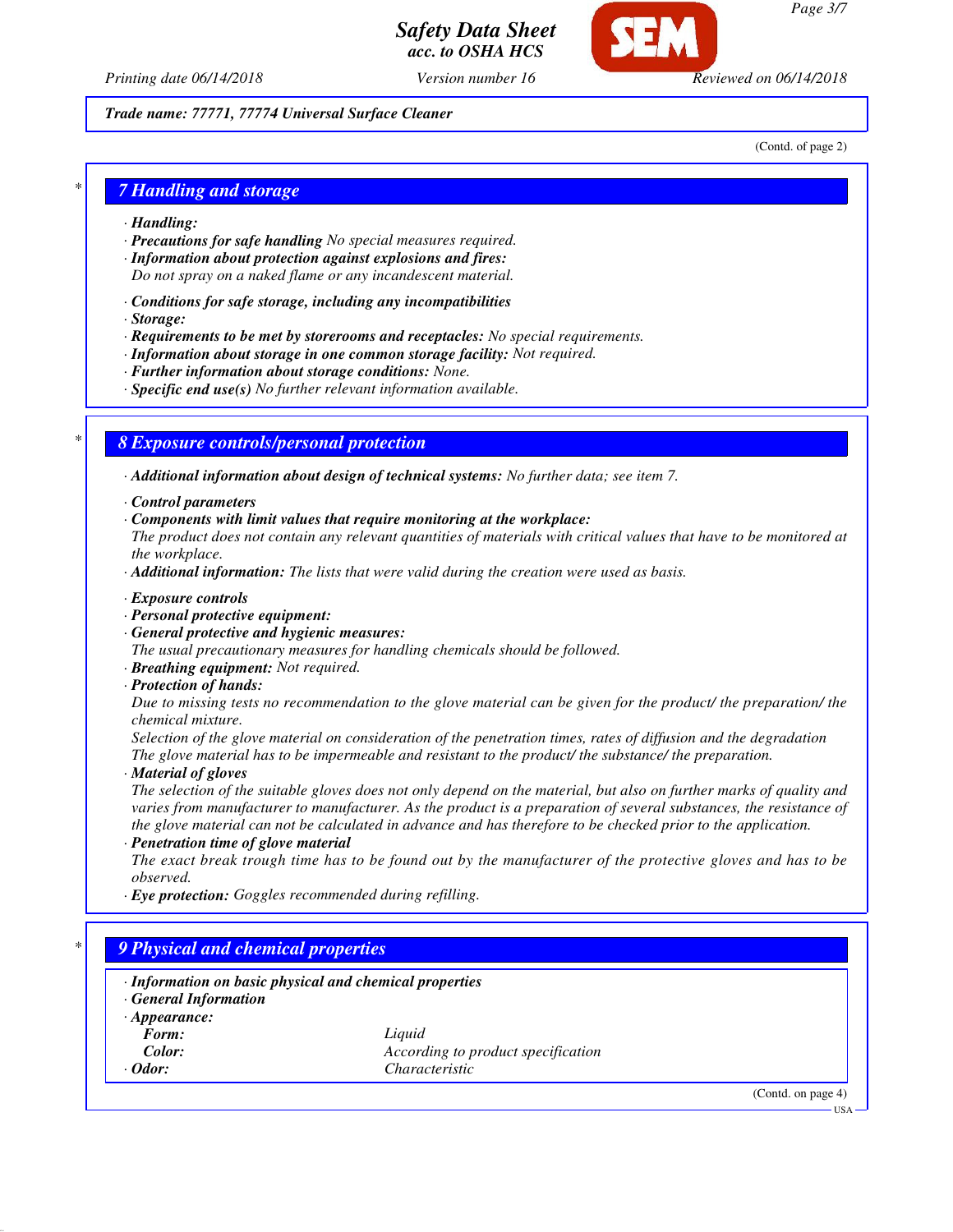

*Printing date 06/14/2018 Version number 16 Reviewed on 06/14/2018*

## *Trade name: 77771, 77774 Universal Surface Cleaner*

|                                                                                                     | (Contd. of page 3)                                                                   |
|-----------------------------------------------------------------------------------------------------|--------------------------------------------------------------------------------------|
| · Odor threshold:                                                                                   | Not determined.                                                                      |
| $\cdot$ pH-value:                                                                                   | Not determined.                                                                      |
| · Change in condition<br><b>Melting point/Melting range:</b><br><b>Boiling point/Boiling range:</b> | Undetermined.<br>100 °C                                                              |
| · Flash point:                                                                                      | 200 °C                                                                               |
| · Flammability (solid, gaseous):                                                                    | Not applicable.                                                                      |
| · Ignition temperature:                                                                             | 235 $\degree$ C                                                                      |
| · Decomposition temperature:                                                                        | Not determined.                                                                      |
| · Auto igniting:                                                                                    | Product is not selfigniting.                                                         |
| · Danger of explosion:                                                                              | Product does not present an explosion hazard.                                        |
| · Explosion limits:<br>Lower:<br><b>Upper:</b>                                                      | $3$ Vol $\%$<br>18.6 Vol %                                                           |
| $\cdot$ Vapor pressure at 20 °C:                                                                    | $23$ hPa                                                                             |
| $\cdot$ Density at 20 °C:<br>· Relative density<br>· Vapor density<br>$\cdot$ Evaporation rate      | $1.00053$ g/cm <sup>3</sup><br>Not determined.<br>Not determined.<br>Not determined. |
| · Solubility in / Miscibility with<br>Water:                                                        | Fully miscible.                                                                      |
| · Partition coefficient (n-octanol/water): Not determined.                                          |                                                                                      |
| · Viscosity:<br>Dynamic at $20^{\circ}$ C:<br>Kinematic:                                            | $0.952$ mPas<br>Not determined.                                                      |
| · Solvent content:<br>Water:<br><b>VOC</b> content:                                                 | 99.0%<br>$0.00 \%$<br>0.0 g/l / 0.00 lb/gal                                          |
| <b>Solids content:</b><br>$\cdot$ Other information                                                 | $0.0 \%$<br>No further relevant information available.                               |

# *\* 10 Stability and reactivity*

- *· Reactivity No further relevant information available.*
- *· Chemical stability*
- *· Thermal decomposition / conditions to be avoided: No decomposition if used according to specifications.*
- *· Possibility of hazardous reactions No dangerous reactions known.*
- *· Conditions to avoid No further relevant information available.*
- *· Incompatible materials: No further relevant information available.*

(Contd. on page 5)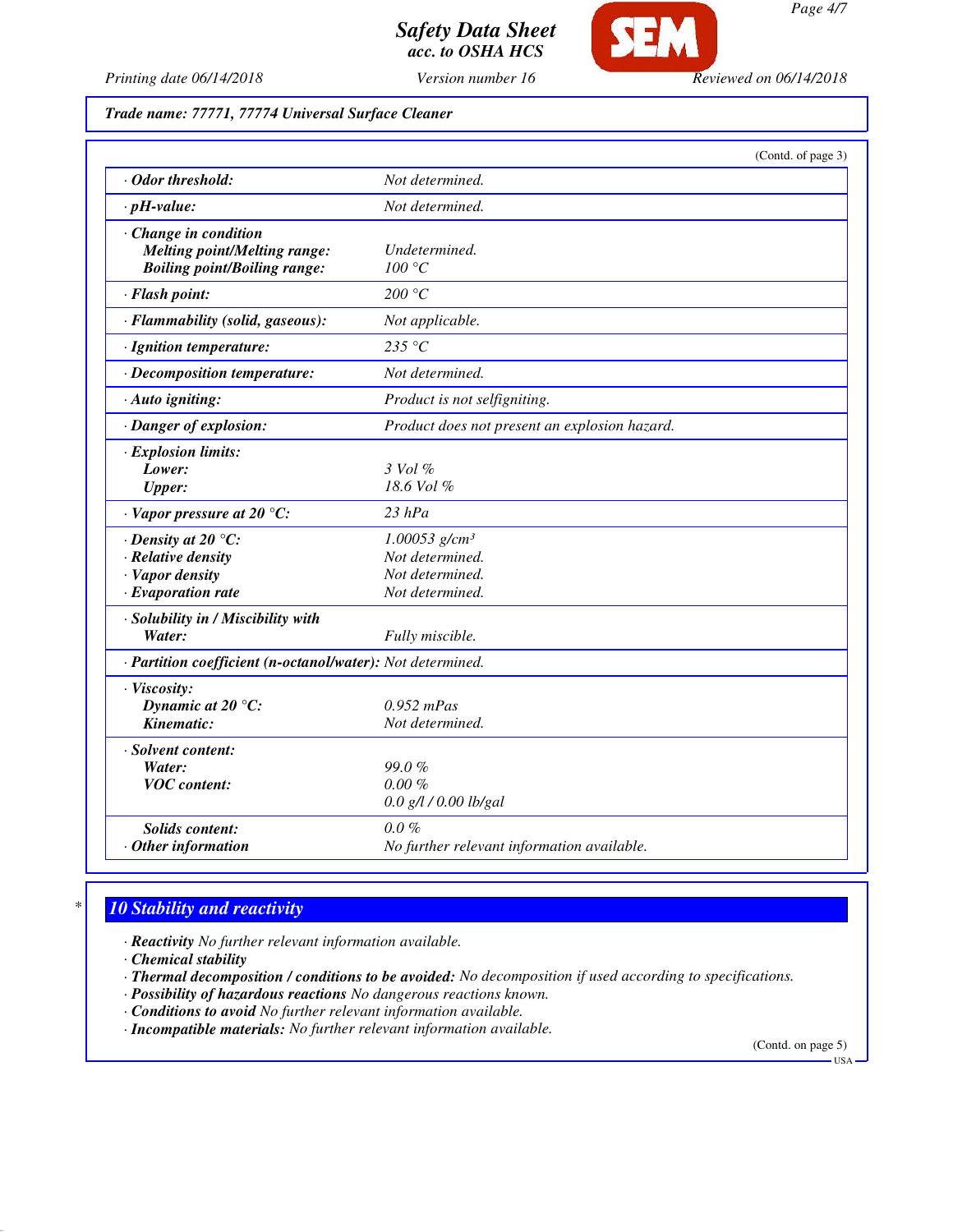*Page 5/7*

## *Safety Data Sheet acc. to OSHA HCS*

*Printing date 06/14/2018 Version number 16 Reviewed on 06/14/2018*

*Trade name: 77771, 77774 Universal Surface Cleaner*

(Contd. of page 4)

*· Hazardous decomposition products: No dangerous decomposition products known.*

#### *11 Toxicological information*

- *· Information on toxicological effects*
- *· Acute toxicity:*
- *· Primary irritant effect:*
- *· on the skin: No irritant effect.*
- *· on the eye: No irritating effect.*
- *· Sensitization: No sensitizing effects known.*
- *· Additional toxicological information: The product is not subject to classification according to internally approved calculation methods for preparations:*

*When used and handled according to specifications, the product does not have any harmful effects according to our experience and the information provided to us.*

#### *· Carcinogenic categories*

#### *· IARC (International Agency for Research on Cancer)*

*None of the ingredients is listed.*

#### *· NTP (National Toxicology Program)*

*None of the ingredients is listed.*

#### *· OSHA-Ca (Occupational Safety & Health Administration)*

*None of the ingredients is listed.*

## *\* 12 Ecological information*

*· Toxicity*

- *· Aquatic toxicity: No further relevant information available.*
- *· Persistence and degradability No further relevant information available.*
- *· Behavior in environmental systems:*
- *· Bioaccumulative potential No further relevant information available.*
- *· Mobility in soil No further relevant information available.*
- *· Additional ecological information:*
- *· General notes:*
- *Water hazard class 1 (Self-assessment): slightly hazardous for water*

*Do not allow undiluted product or large quantities of it to reach ground water, water course or sewage system.*

- *· Results of PBT and vPvB assessment*
- *· PBT: Not applicable.*
- *· vPvB: Not applicable.*
- *· Other adverse effects No further relevant information available.*

#### *\* 13 Disposal considerations*

- *· Waste treatment methods*
- *· Recommendation: Smaller quantities can be disposed of with household waste.*

*· Recommendation: Disposal must be made according to official regulations.*

(Contd. on page 6)

*<sup>·</sup> Uncleaned packagings:*

USA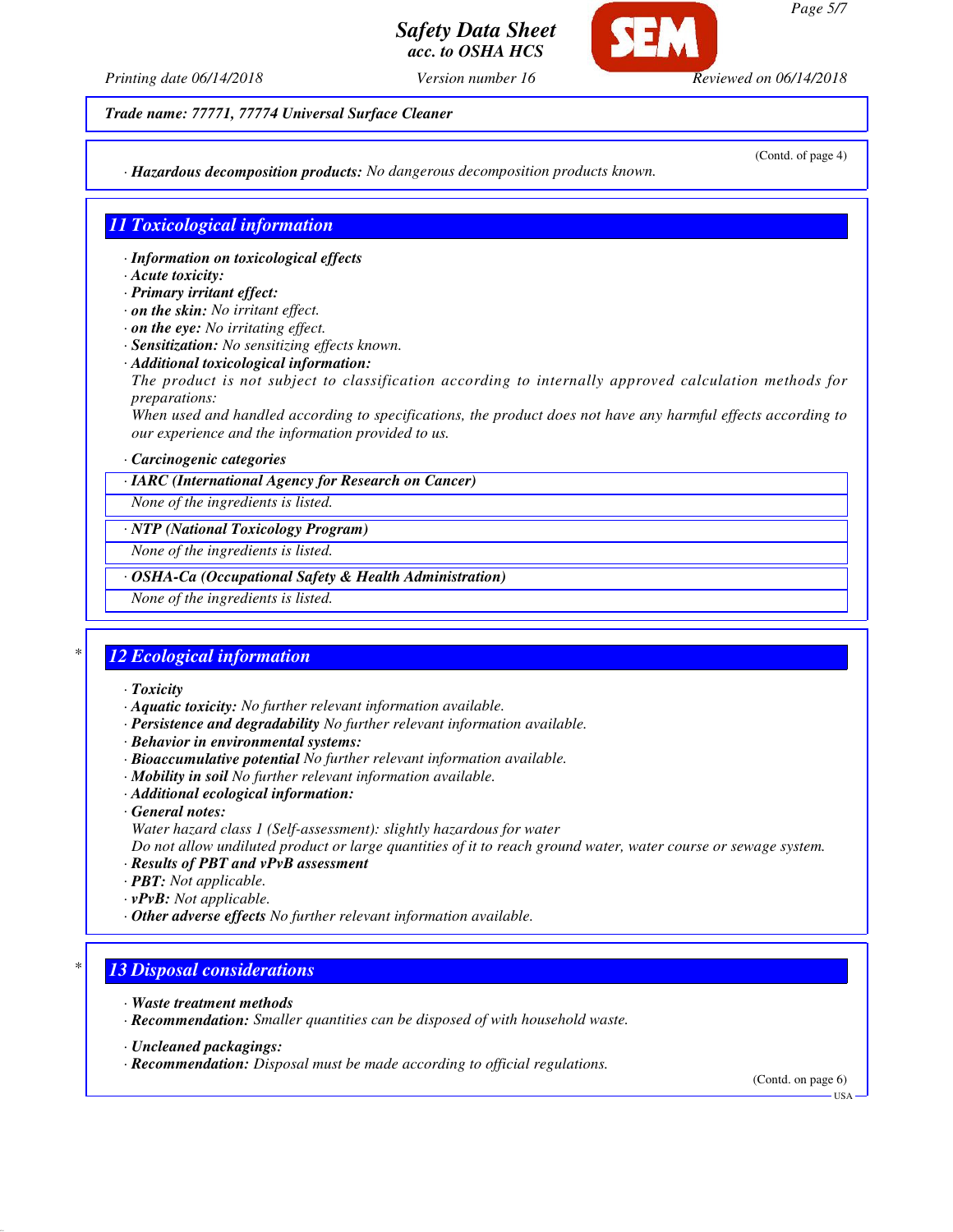*Page 6/7*

(Contd. of page 5)

# *Safety Data Sheet acc. to OSHA HCS*

*Printing date 06/14/2018 Version number 16 Reviewed on 06/14/2018*

SFM

*Trade name: 77771, 77774 Universal Surface Cleaner*

*· Recommended cleansing agent: Water, if necessary with cleansing agents.*

| <b>14 Transport information</b>                                                     |                 |
|-------------------------------------------------------------------------------------|-----------------|
| $\cdot$ UN-Number<br>· DOT, ADR, ADN, IMDG, IATA                                    | Void            |
| $\cdot$ UN proper shipping name<br>· DOT, ADR, ADN, IMDG, IATA                      | Void            |
| $\cdot$ Transport hazard class(es)                                                  |                 |
| · DOT, ADR, ADN, IMDG, IATA<br>· Class                                              | Void            |
| · Packing group<br>· DOT, ADR, IMDG, IATA                                           | Void            |
| · Environmental hazards:<br>$\cdot$ Marine pollutant:                               | No              |
| · Special precautions for user                                                      | Not applicable. |
| · Transport in bulk according to Annex II of<br><b>MARPOL73/78 and the IBC Code</b> | Not applicable. |
| · UN "Model Regulation":                                                            | Void            |

# *\* 15 Regulatory information*

*· Safety, health and environmental regulations/legislation specific for the substance or mixture · Sara*

*· Section 355 (extremely hazardous substances):*

*None of the ingredient is listed.*

*· Section 313 (Specific toxic chemical listings):*

*None of the ingredients is listed.*

*· TSCA (Toxic Substances Control Act):*

*77-92-9 citric acid*

*7732-18-5 water*

*· TSCA new (21st Century Act) (Substances not listed)*

*Proprietary non-hazardous materials*

*· Proposition 65*

*· Chemicals known to cause cancer:*

*None of the ingredients is listed.*

*· Chemicals known to cause reproductive toxicity for females:*

*None of the ingredients is listed.*

*· Chemicals known to cause reproductive toxicity for males:*

*None of the ingredients is listed.*

(Contd. on page 7)

USA